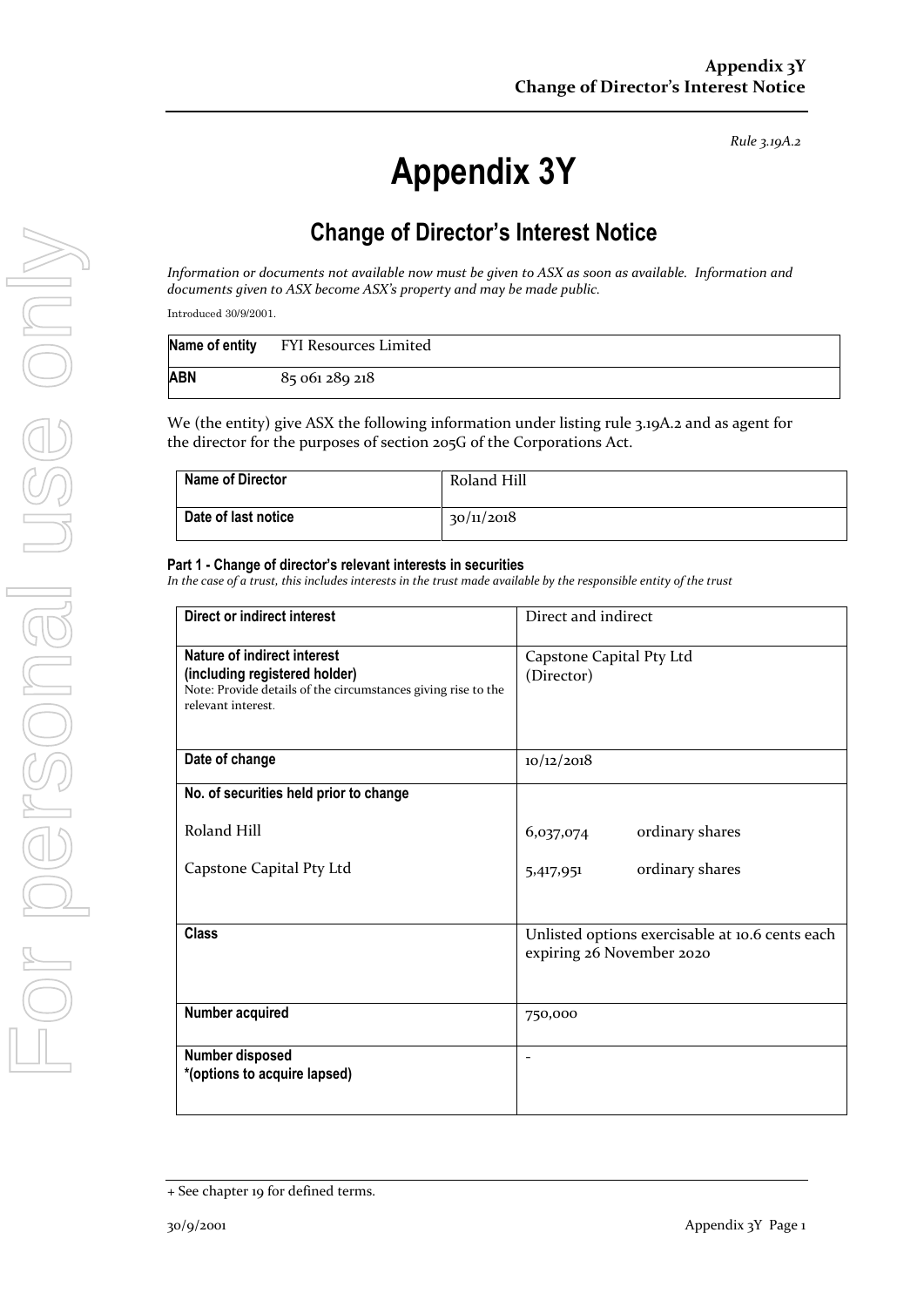| <b>Detail of contract</b>                      |  |
|------------------------------------------------|--|
| Nature of interest                             |  |
| Name of registered holder                      |  |
| (if issued securities)                         |  |
| Date of change                                 |  |
| No. and class of securities to which           |  |
| interest related prior to change               |  |
| Note: Details are only required for a contract |  |
| in relation to which the interest has changed  |  |
| Interest acquired                              |  |
| Interest disposed                              |  |
| <b>Value/Consideration</b>                     |  |
| Note: If consideration is non-cash, provide    |  |
| details and an estimated valuation             |  |
| Interest after change                          |  |

| Were the interests in the securities or contracts detailed above                                 | N <sub>0</sub> |
|--------------------------------------------------------------------------------------------------|----------------|
| traded during a <sup>+</sup> closed period where prior written clearance was<br>required?        |                |
| If so, was prior written clearance provided to allow the trade to<br>proceed during this period? |                |
| If prior written clearance was provided, on what date was this<br>provided?                      |                |

<sup>+</sup> See chapter 19 for defined terms.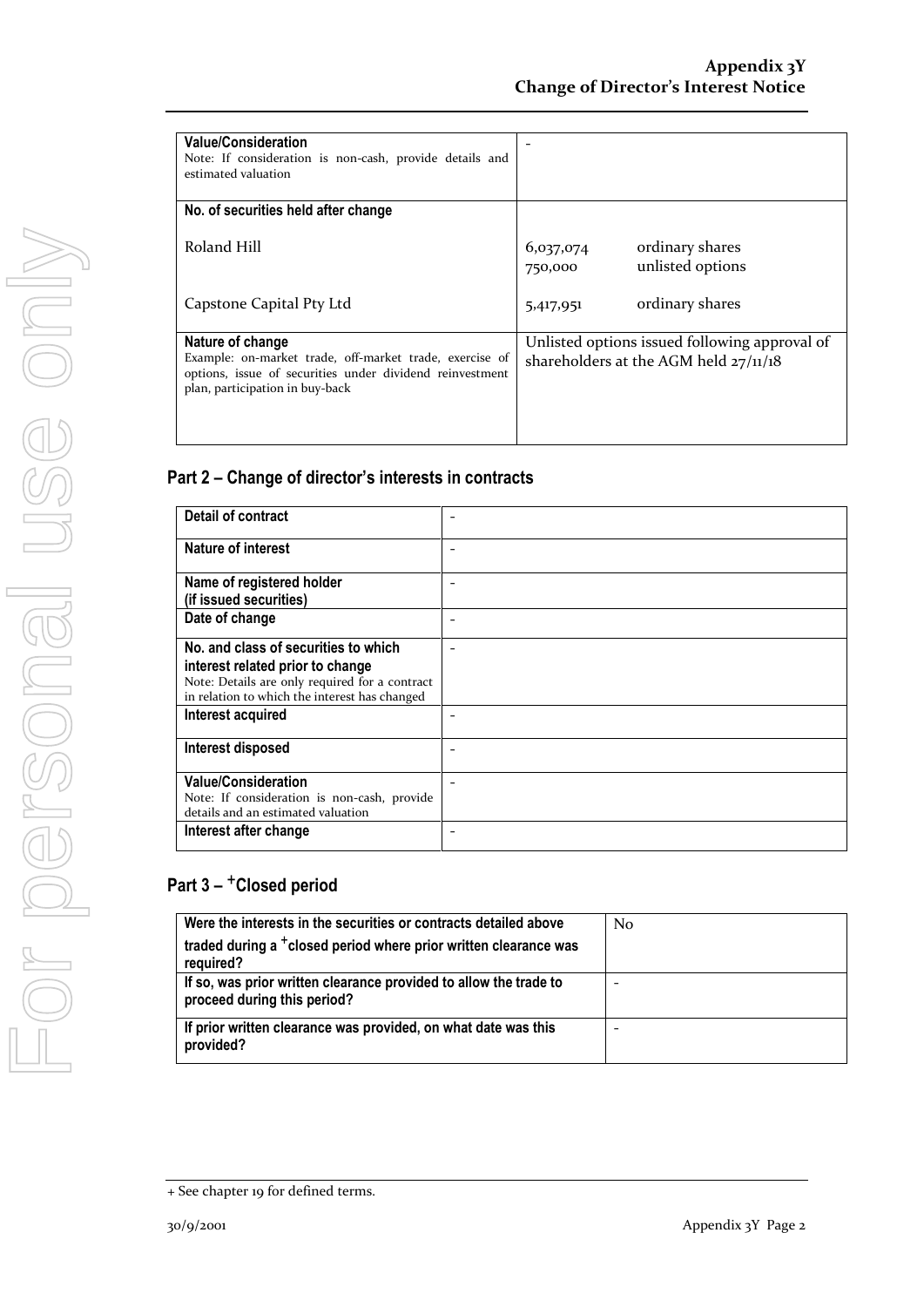# **Appendix 3Y**

## **Change of Director's Interest Notice**

*Information or documents not available now must be given to ASX as soon as available. Information and documents given to ASX become ASX's property and may be made public.*

Introduced 30/9/2001.

|     | Name of entity FYI Resources Limited |
|-----|--------------------------------------|
| ABN | 85 061 289 218                       |

We (the entity) give ASX the following information under listing rule 3.19A.2 and as agent for the director for the purposes of section 205G of the Corporations Act.

| <b>Name of Director</b> | Edmund Babington |
|-------------------------|------------------|
| Date of last notice     | 30/11/2018       |

### **Part 1 - Change of director's relevant interests in securities**

| Direct or indirect interest                                                                                  | Direct and indirect                                                          |
|--------------------------------------------------------------------------------------------------------------|------------------------------------------------------------------------------|
| <b>Nature of indirect interest</b><br>(including registered holder)                                          | Fiona Sutherland & Edmund Babington<br>(BASU Superannuation)                 |
| Note: Provide details of the circumstances giving rise to the<br>relevant interest.                          | (Joint holder & beneficiary)                                                 |
| Date of change                                                                                               | 10/12/2018                                                                   |
| No. of securities held prior to change                                                                       |                                                                              |
| Fiona Sutherland & Edmund Babington<br>(BASU Superannuation)<br>(Joint holder & beneficiary)                 | ordinary shares<br>829,807                                                   |
| Edmund Babington                                                                                             | ordinary shares<br>428,571                                                   |
| <b>Class</b>                                                                                                 | Unlisted options exercisable at 10.6 cents each<br>expiring 26 November 2020 |
| Number acquired                                                                                              | 500,000                                                                      |
| Number disposed                                                                                              |                                                                              |
| <b>Value/Consideration</b><br>Note: If consideration is non-cash, provide details and<br>estimated valuation | Nil                                                                          |

<sup>+</sup> See chapter 19 for defined terms.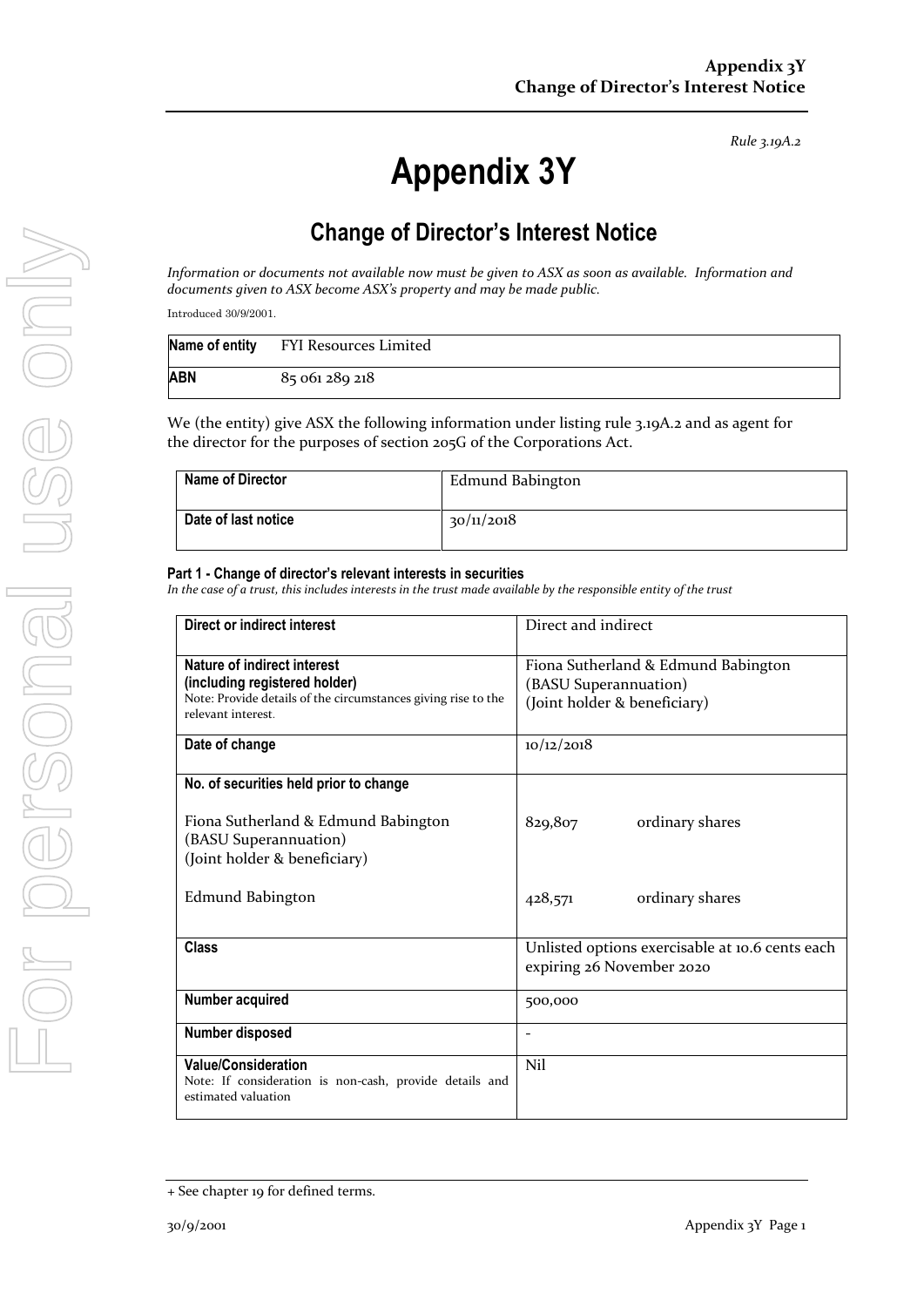| No. of securities held after change<br>Fiona Sutherland & Edmund Babington<br>(BASU Superannuation)<br>(Joint holder & beneficiary)                                        | 829,807            | ordinary shares                                                                          |
|----------------------------------------------------------------------------------------------------------------------------------------------------------------------------|--------------------|------------------------------------------------------------------------------------------|
| Edmund Babington                                                                                                                                                           | 428,571<br>500,000 | ordinary shares<br>unlisted options                                                      |
| Nature of change<br>Example: on-market trade, off-market trade, exercise of<br>options, issue of securities under dividend reinvestment<br>plan, participation in buy-back |                    | Unlisted options issued following approval of<br>shareholders at the AGM held $27/11/18$ |

| Detail of contract                             | Nil |
|------------------------------------------------|-----|
|                                                |     |
| Nature of interest                             | Nil |
|                                                |     |
| Name of registered holder                      | Nil |
| (if issued securities)                         |     |
|                                                |     |
| Date of change                                 | Nil |
|                                                |     |
| No. and class of securities to which           | Nil |
| interest related prior to change               |     |
| Note: Details are only required for a contract |     |
| in relation to which the interest has changed  |     |
| Interest acquired                              | Nil |
|                                                |     |
| Interest disposed                              | Nil |
|                                                |     |
| <b>Value/Consideration</b>                     | Nil |
| Note: If consideration is non-cash, provide    |     |
| details and an estimated valuation             |     |
| Interest after change                          | Nil |
|                                                |     |

| Were the interests in the securities or contracts detailed above                                 | No |
|--------------------------------------------------------------------------------------------------|----|
| traded during a <sup>+</sup> closed period where prior written clearance was<br>required?        |    |
| If so, was prior written clearance provided to allow the trade to<br>proceed during this period? |    |
| If prior written clearance was provided, on what date was this<br>provided?                      |    |

<sup>+</sup> See chapter 19 for defined terms.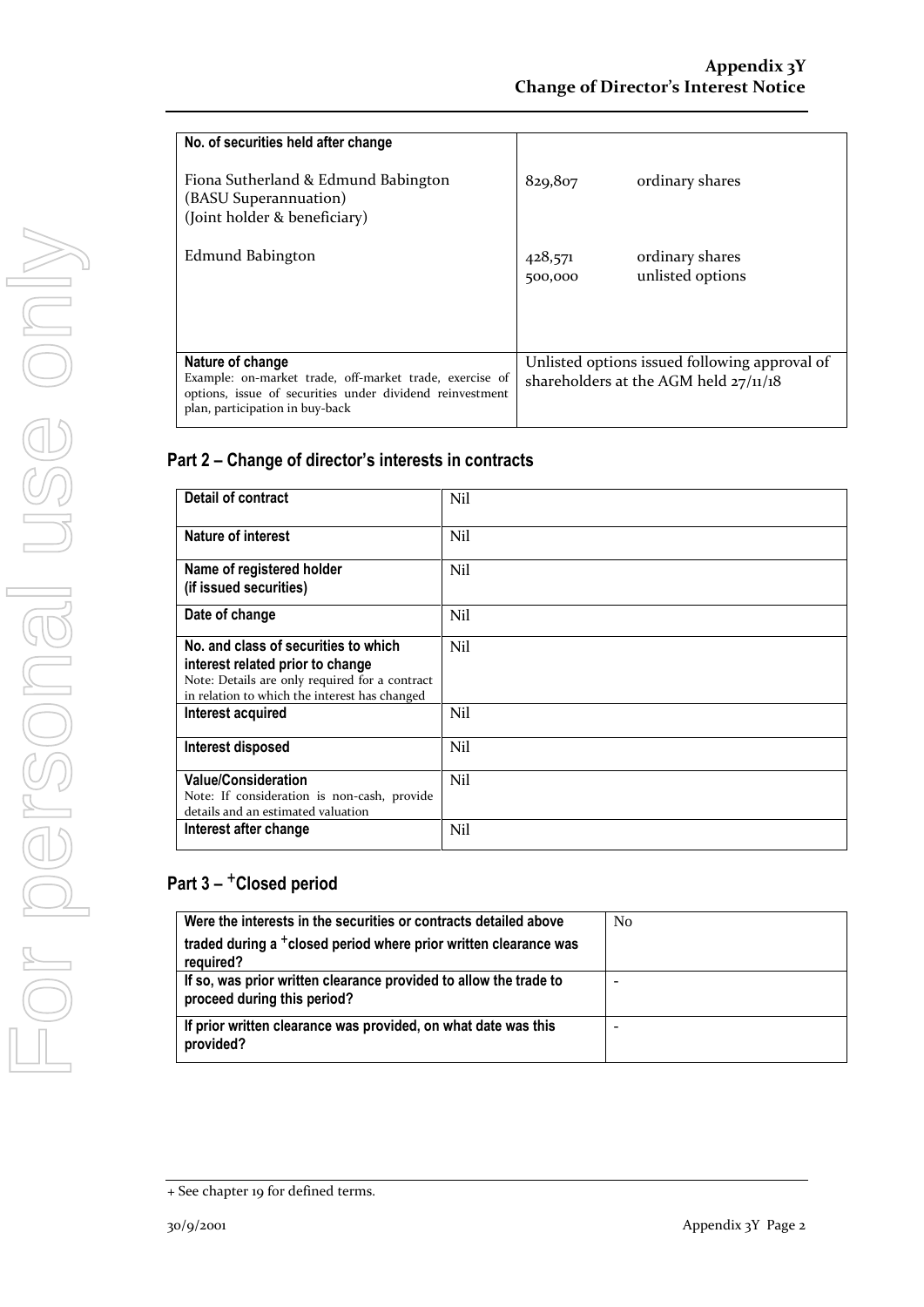# **Appendix 3Y**

## **Change of Director's Interest Notice**

*Information or documents not available now must be given to ASX as soon as available. Information and documents given to ASX become ASX's property and may be made public.*

Introduced 30/9/2001.

|     | Name of entity FYI Resources Limited |
|-----|--------------------------------------|
| ABN | 85 061 289 218                       |

We (the entity) give ASX the following information under listing rule 3.19A.2 and as agent for the director for the purposes of section 205G of the Corporations Act.

| Name of Director    | David Sargeant |
|---------------------|----------------|
| Date of last notice | 19/07/2018     |

### **Part 1 - Change of director's relevant interests in securities**

| <b>Direct or indirect interest</b>                                                                           | Indirect                                                                     |
|--------------------------------------------------------------------------------------------------------------|------------------------------------------------------------------------------|
| Nature of indirect interest<br>(including registered holder)                                                 | D W Sargeant Pty Ltd (Director)                                              |
| Note: Provide details of the circumstances giving rise to the<br>relevant interest.                          | Kirkdale Holdings Pty Ltd (Director)                                         |
|                                                                                                              | Empire Resources Limited (Director)                                          |
| Date of change                                                                                               | 10/12/2018                                                                   |
| No. of securities held prior to change                                                                       |                                                                              |
| D W Sargeant Pty Ltd                                                                                         | 850,000<br>ordinary shares                                                   |
| Kirkdale Holdings Pty Ltd                                                                                    | ordinary shares<br>525,000                                                   |
| <b>Empire Resources Limited</b>                                                                              | ordinary shares<br>7,000,000                                                 |
| <b>Class</b>                                                                                                 | Unlisted options exercisable at 10.6 cents each<br>expiring 26 November 2020 |
| Number acquired                                                                                              | 500,000                                                                      |
| Number disposed                                                                                              |                                                                              |
| <b>Value/Consideration</b><br>Note: If consideration is non-cash, provide details and<br>estimated valuation |                                                                              |

<sup>+</sup> See chapter 19 for defined terms.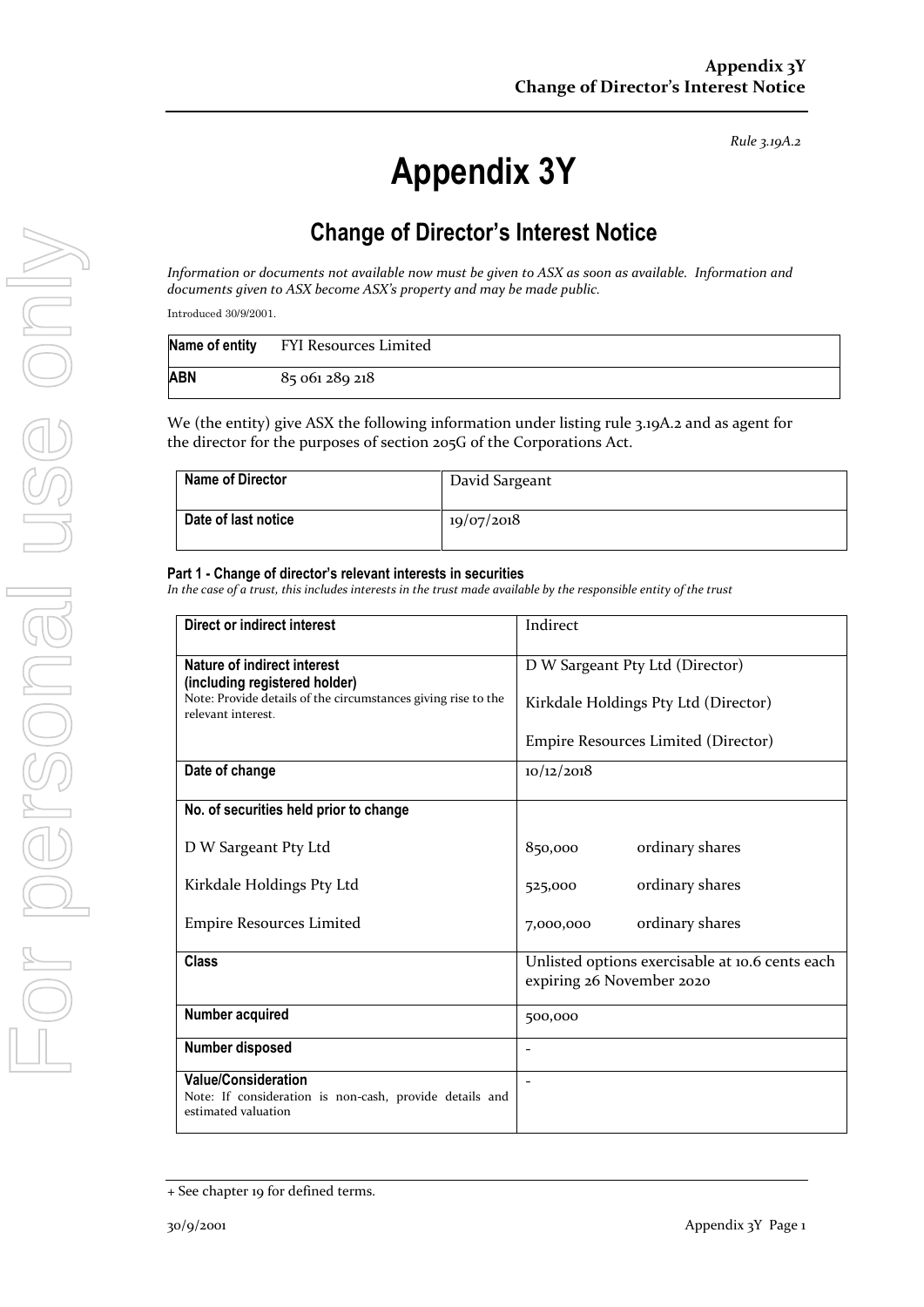| No. of securities held after change                      |           |                                               |
|----------------------------------------------------------|-----------|-----------------------------------------------|
|                                                          |           |                                               |
| D W Sargeant Pty Ltd                                     | 850,000   | ordinary shares                               |
|                                                          |           | unlisted options                              |
|                                                          | 500,000   |                                               |
|                                                          |           |                                               |
| Kirkdale Holdings Pty Ltd                                | 525,000   | ordinary shares                               |
|                                                          |           |                                               |
| <b>Empire Resources Limited</b>                          | 7,000,000 | ordinary shares                               |
|                                                          |           |                                               |
|                                                          |           |                                               |
|                                                          |           |                                               |
|                                                          |           |                                               |
| Nature of change                                         |           | Unlisted options issued following approval of |
| Example: on-market trade, off-market trade, exercise of  |           | shareholders at the AGM held $27/11/18$       |
| options, issue of securities under dividend reinvestment |           |                                               |
| plan, participation in buy-back                          |           |                                               |
|                                                          |           |                                               |

| <b>Detail of contract</b>                                                                                                                                                   | Nil |
|-----------------------------------------------------------------------------------------------------------------------------------------------------------------------------|-----|
| Nature of interest                                                                                                                                                          | Nil |
| Name of registered holder<br>(if issued securities)                                                                                                                         | Nil |
| Date of change                                                                                                                                                              | Nil |
| No. and class of securities to which<br>interest related prior to change<br>Note: Details are only required for a contract<br>in relation to which the interest has changed | Nil |
| Interest acquired                                                                                                                                                           | Nil |
| Interest disposed                                                                                                                                                           | Nil |
| <b>Value/Consideration</b><br>Note: If consideration is non-cash, provide<br>details and an estimated valuation                                                             | Nil |
| Interest after change                                                                                                                                                       | Nil |

| Were the interests in the securities or contracts detailed above                                 | N <sub>0</sub> |
|--------------------------------------------------------------------------------------------------|----------------|
| traded during a <sup>+</sup> closed period where prior written clearance was<br>required?        |                |
| If so, was prior written clearance provided to allow the trade to<br>proceed during this period? |                |
| If prior written clearance was provided, on what date was this<br>provided?                      |                |

<sup>+</sup> See chapter 19 for defined terms.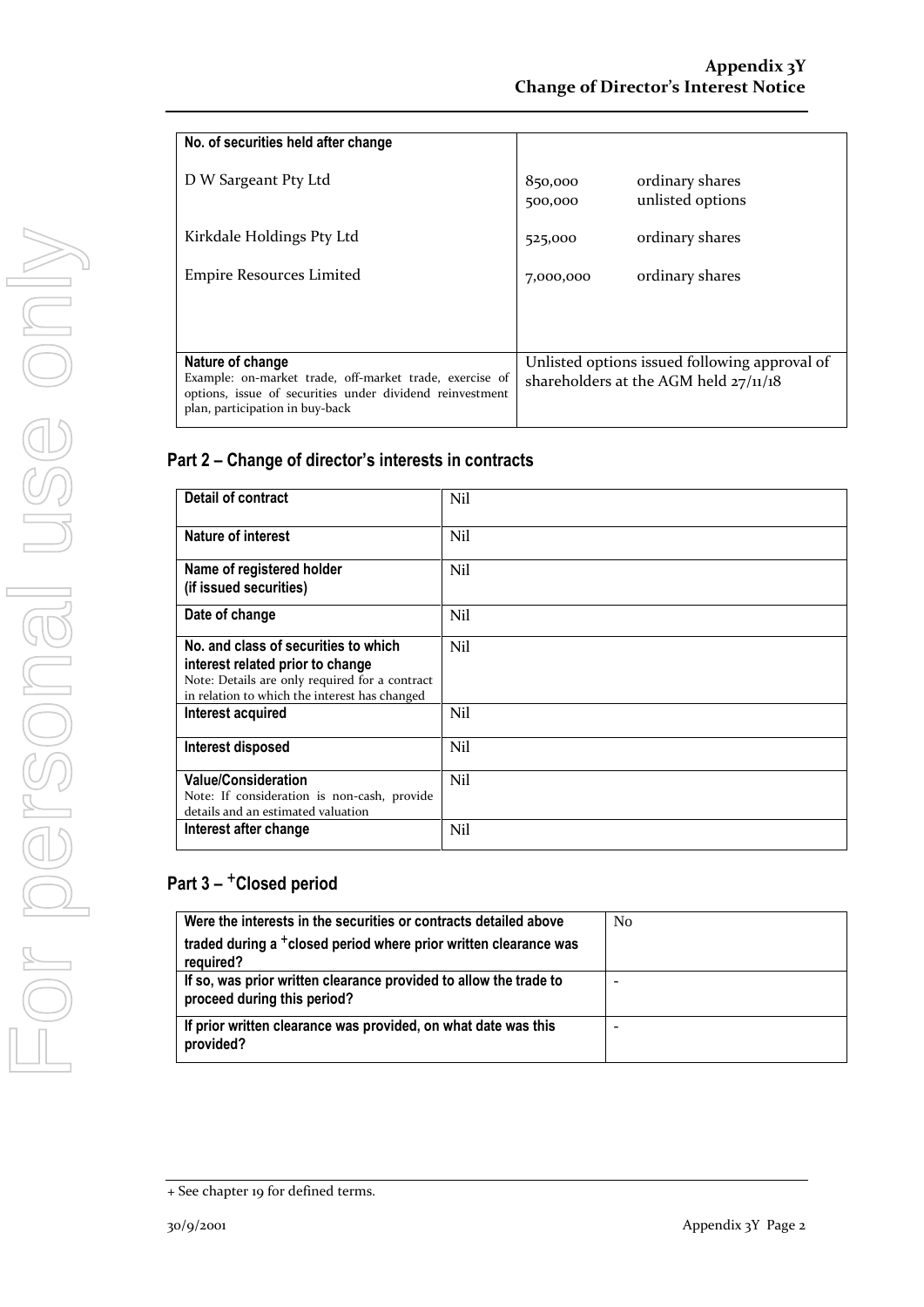# **Appendix 3Y**

## **Change of Director's Interest Notice**

*Information or documents not available now must be given to ASX as soon as available. Information and documents given to ASX become ASX's property and may be made public.*

Introduced 30/9/2001.

|     | Name of entity FYI Resources Limited |
|-----|--------------------------------------|
| ABN | 85 061 289 218                       |

We (the entity) give ASX the following information under listing rule 3.19A.2 and as agent for the director for the purposes of section 205G of the Corporations Act.

| <b>Name of Director</b> | Adrian Jessup |
|-------------------------|---------------|
| Date of last notice     | 30/11/2018    |

### **Part 1 - Change of director's relevant interests in securities**

| Direct or indirect interest                                                                                                                         | Direct and indirect                                                          |
|-----------------------------------------------------------------------------------------------------------------------------------------------------|------------------------------------------------------------------------------|
| Nature of indirect interest<br>(including registered holder)<br>Note: Provide details of the circumstances giving rise to the<br>relevant interest. | Murilla Exploration Pty Ltd<br>(Director)                                    |
| Date of change                                                                                                                                      | 10/12/2018                                                                   |
| No. of securities held prior to change                                                                                                              |                                                                              |
| Adrian Jessup                                                                                                                                       | ordinary shares<br>150,000                                                   |
| Murilla Exploration Pty Ltd                                                                                                                         | ordinary shares<br>725,000                                                   |
| <b>Class</b>                                                                                                                                        | Unlisted options exercisable at 10.6 cents each<br>expiring 26 November 2020 |
| <b>Number acquired</b>                                                                                                                              | 500,000                                                                      |
| Number disposed                                                                                                                                     |                                                                              |
| <b>Value/Consideration</b><br>Note: If consideration is non-cash, provide details and<br>estimated valuation                                        | Nil                                                                          |

<sup>+</sup> See chapter 19 for defined terms.